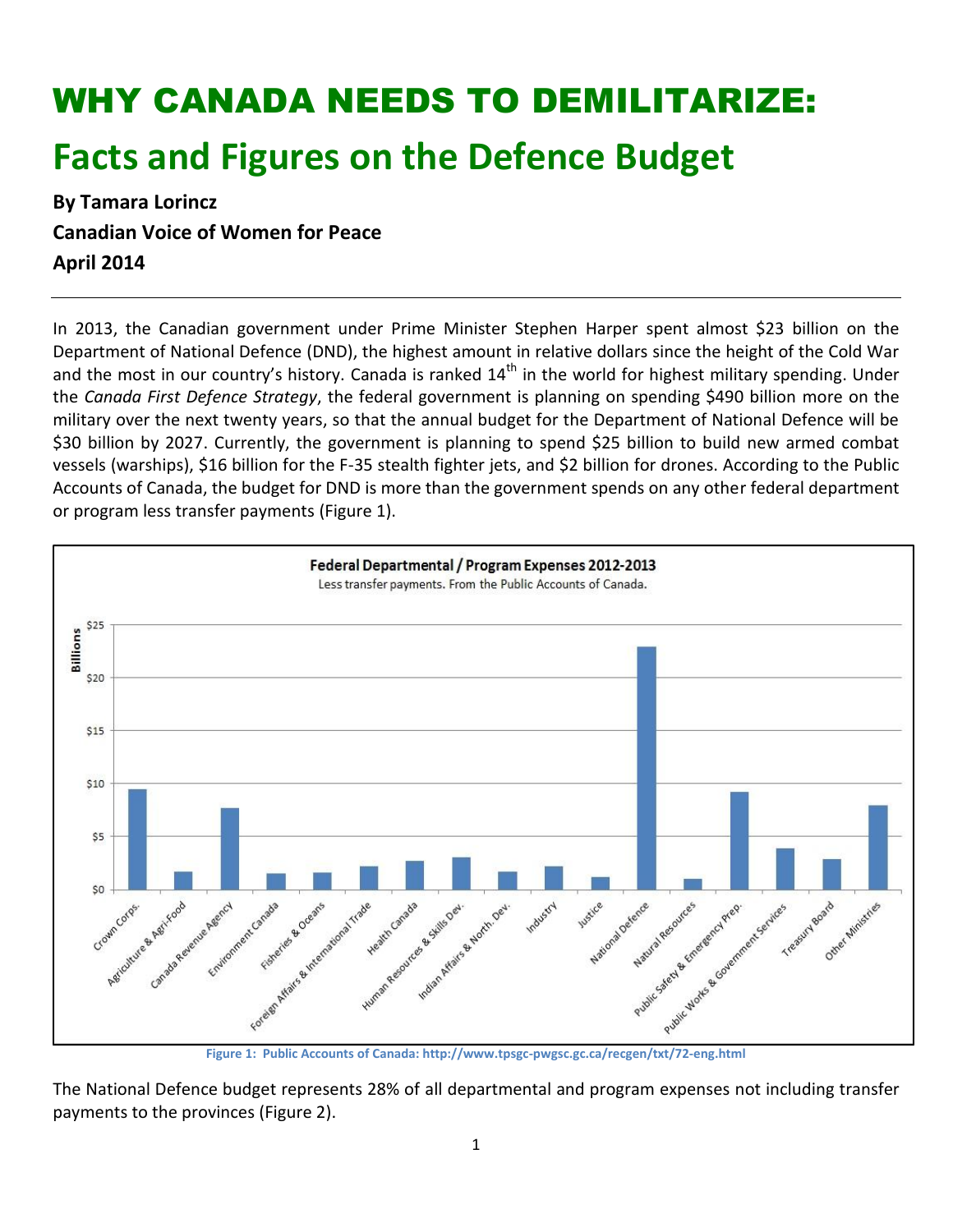



By contrast, Environment Canada gets only 2% of the budget (Figure 2). The federal government only spends \$1.5 billion to protect the natural environment and to take action on climate change. In 2013, the *Center for* Global Development ranked Canada last among wealthy nations in terms of environmental protection. See the results here: http://www.cgdev.org/initiative/commitment-development-index/index

The Canadian government has cut or eliminated the funding to many environmental projects since 2006 (see more here *Scientists for the Right to Know*: https://scientistsfortherighttoknow.wildapricot.org/timeline):

- $\triangleright$  Cancelled One Tonne Challenge for Climate Change (2006)
- ▶ Closed Canadian Climate Adaptation and Impacts Research Network (2006)
- $\triangleright$  Eliminated the position of the National Science Advisor (2008)
- $\triangleright$  Cut the Environmental Monitoring Assessment Network (2007)
- $\triangleright$  Cancelled the Eco-Energy Retrofit Program (2010)
- $\triangleright$  Eliminated funding for the Canadian Environmental Network (2011)
- $\triangleright$  Cancelled the National Roundtable on the Environment & Economy (2013)

It gets worse. By 2016, Environment Canada's budget will be reduced more than half from \$1.5 billion to \$698 million, according to the department's latest *Plans & Priorities*: https://www.ec.gc.ca/default.asp?lang=En&n=024B8406-1&offset=3&toc=show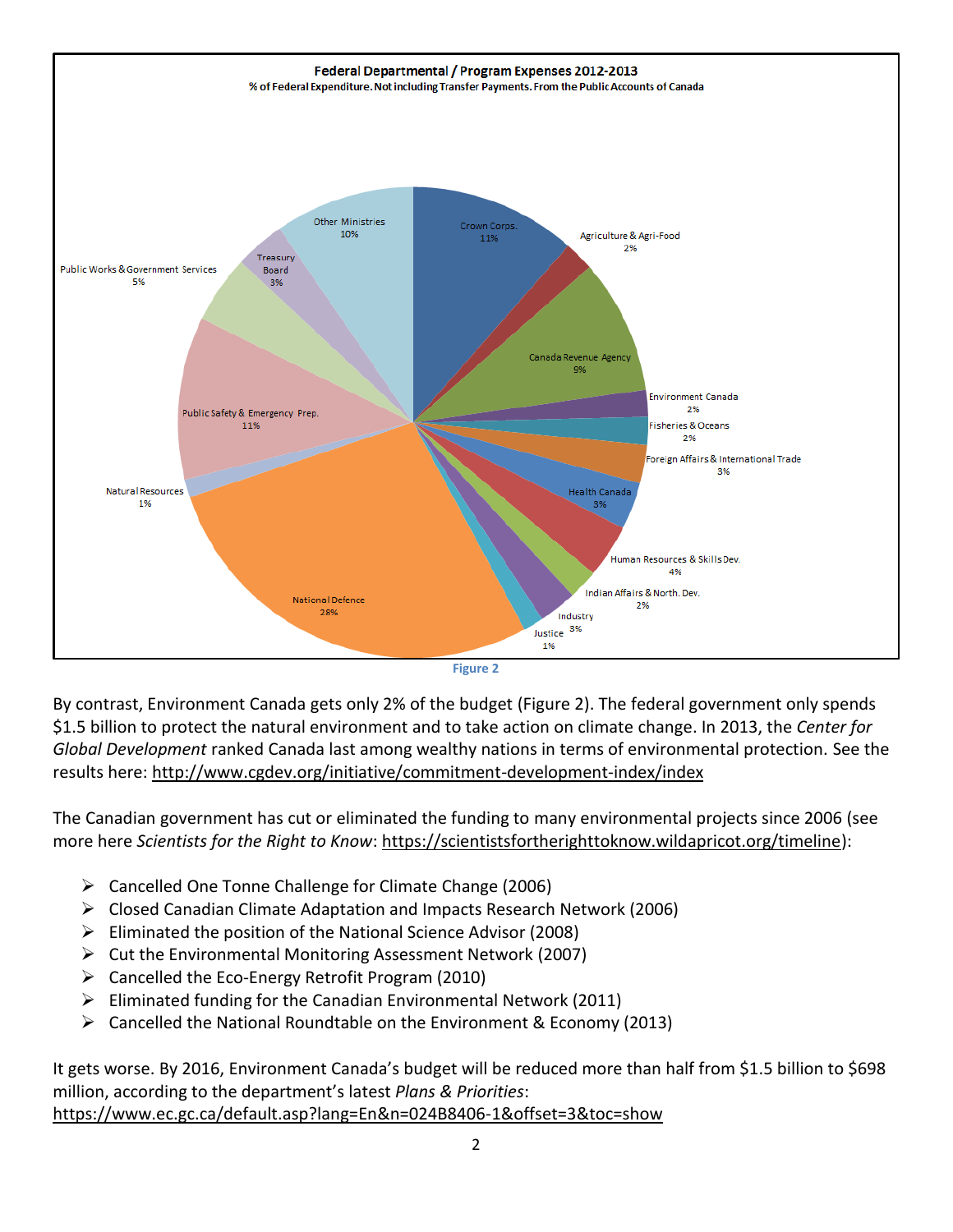Currently, Environment Canada only allots \$118 million of its \$1.5 billion budget on its climate change program, but by 2016-2017 that program will be further reduced by two-thirds to \$54 million. As the climate crisis gets worse, Canada is cutting the budget. By contrast, the government spends \$328 million for the Department of National Defence's Canadian identity program so that Canadians think positively of the military (See DND's *Plans & Priorities* in the sources below). The federal government now spends 22 times more on the military than on the environment (Figure 3).





The Department of Fisheries & Oceans (DFO) receives only 2% of the federal departmental budget. Two years ago, the Canadian government spent \$1,737,506,000 on DFO. Last year, the government reduced the budget by two hundred million to \$1,596,572,000 (Figure 4). DFO is the agency responsible for managing fragile fish stocks and fish habitat and protecting Canada's three oceans. The government also cut or eliminated the funding to the following DFO projects since 2006:

- $\triangleright$  Closed the Ocean Pollution Monitoring program (2012)
- $\triangleright$  Closed the Experimental Lakes Area program (2012 tried to save face by transferring the program)
- $\triangleright$  Closed the Department of Fisheries contaminants program (2012)
- $\triangleright$  Closing 7 out of 11 Department of Fisheries & Oceans libraries by 2015

Watch the CBC Fifth Estate Documentary "The Silence of the Labs": http://www.cbc.ca/news/technology/research-cutbacks-by-government-alarm-scientists-1.2490081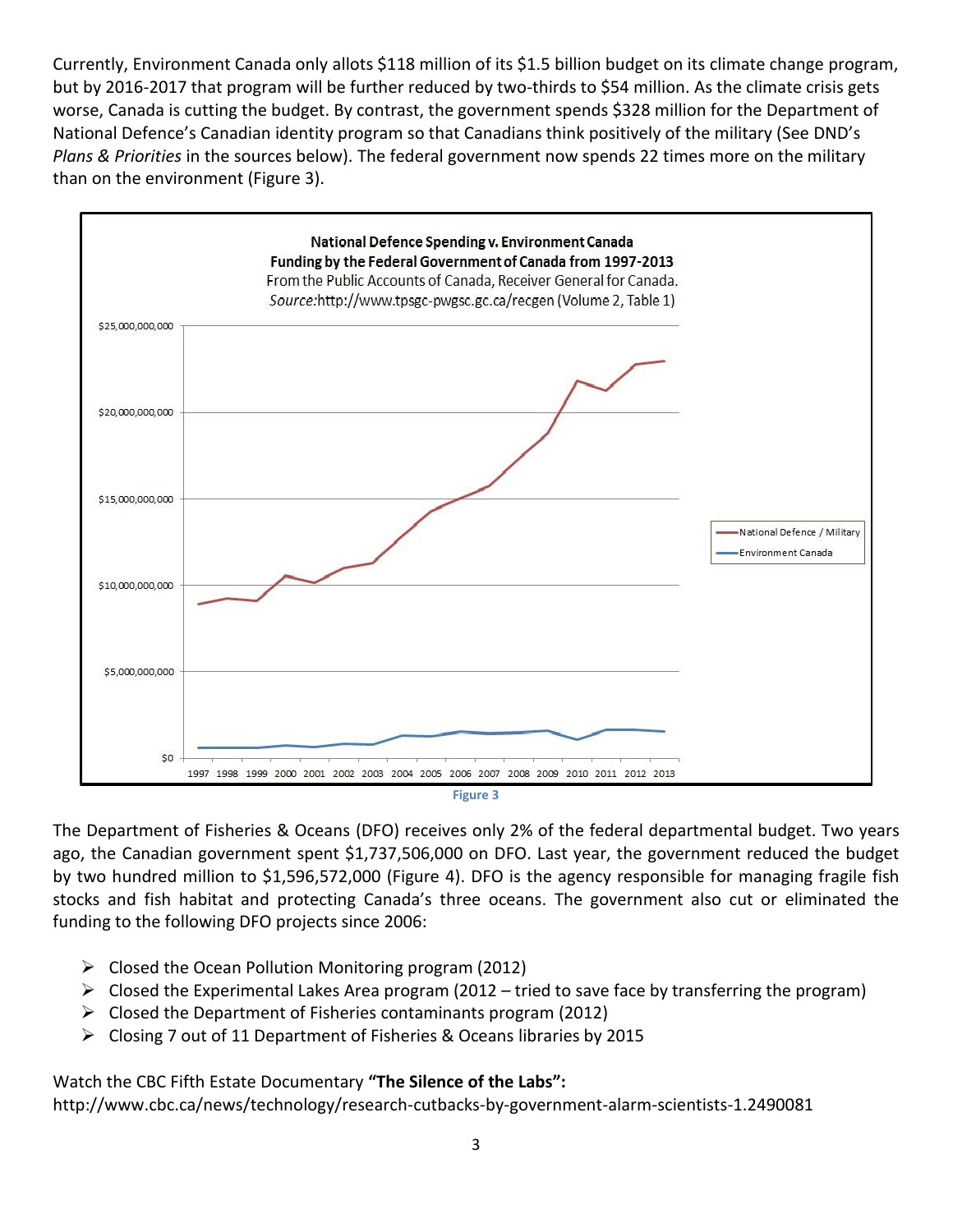





Last year, Canada spent only \$5 billion on Overseas Development Assistance (ODA), which" is foreign aid to poor countries (Figure 5). This is only 0.5% of Gross National Income (GNI). In 1970, Canada made a commitment to spend 1% of GNI on ODA. Canada has never met its target to the most vulnerable people in the world.

**Figure 5**